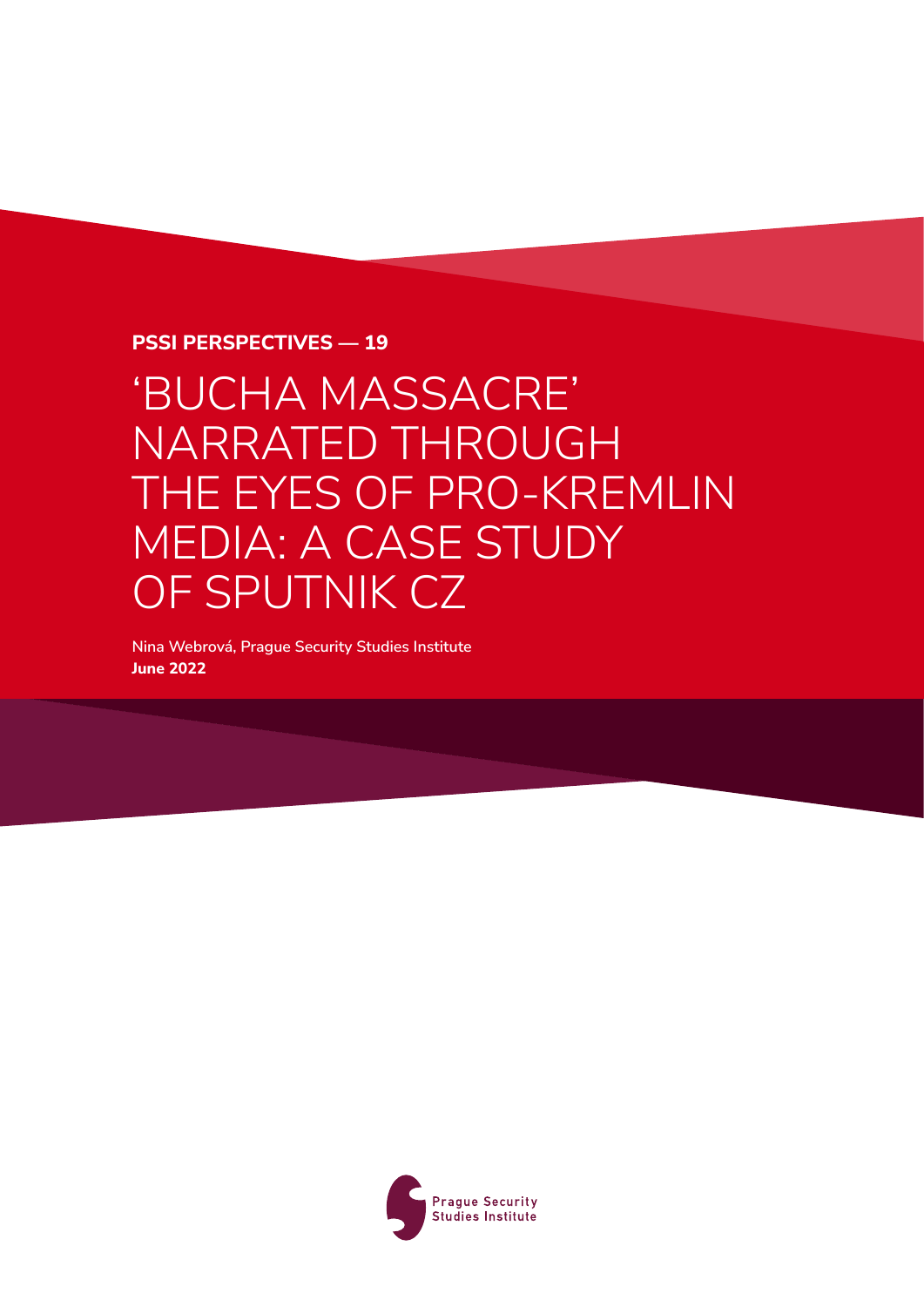



**Prague Security Studies Institute** 

The Czech public was shocked when (following a Ukrainian counter-offensive that successfully liberated Bucha – a city in the Kyiv Oblast), photos and videos of Russian atrocities committed on the local residents started flooding the internet. Following the release of footage by the Ukrainian army at the beginning of April, there have been calls from prominent international actors (like the United Nations and Amnesty International) to investigate the extra-judicial executions of civilians.**<sup>1</sup>** As of writing this article, the International Criminal Court has deployed a 42-member investigative team to Ukraine to collect evidence of possible war crimes.**<sup>2</sup>** Prague Security Studies Institute (PSSI) monitored Sputnik's section on 'Demilitarization and Denazification of Ukraine', and specifically articles reporting on the 'Bucha Massacre', to illustrate how Russian state-owned media report the atrocities committed by the Russian Federation's (RF) army.

Generally, two narratives in the articles were identified. First, Sputnik claimed that the massacre never happened and that it was all Western propaganda. Second, it conceded that the massacre happened, but blamed the Kyiv government. These narratives were sometimes intertwined in the same article.**<sup>3</sup>** As supporting evidence of the claims, Sputnik used comments or official statements provided by the RF's Ministry of Defense, or the regime's key figures such as Anatoly Antonov (Ambassador of Russia to the US), Alexander Bastrykin (Director of the Investigative Committee of the RF), or Sergey Lavrov (Minister of Foreign Affairs of the RF). All their claims have since then been refuted.**<sup>4</sup>**

## **DEMILITARIZATION AND DENAZIFICATION OF UKRAINE**

On 23 February 2022, one day before the invasion was launched, Sputnik started a new section on its website called the 'Demilitarization and Denazification of Ukraine'. As the name suggests, this section pub-

<sup>1</sup> "Ukraine: UN's Guterres joins call for Bucha war crimes probe", United Nations News, https:/[/news.un.org](https://news.un.org/en/story/2022/04/1115522)/en/story/2022/04 /[1115522](https://news.un.org/en/story/2022/04/1115522) ; "UKRAINE: RUSSIAN FORCES MUST FACE JUSTICE FOR WAR CRIMES IN KYIV OBLAST", Amnesty International, https://www.amnesty.org/en/latest/news/2022/05/[ukraine-russian-forces-must-face-justice-for-war-crimes-in-kyiv-obla](https://www.amnesty.org/en/latest/news/2022/05/ukraine-russian-forces-must-face-justice-for-war-crimes-in-kyiv-oblast-new-investigation/) [st-new-investigation](https://www.amnesty.org/en/latest/news/2022/05/ukraine-russian-forces-must-face-justice-for-war-crimes-in-kyiv-oblast-new-investigation/)/

<sup>2</sup> "ICC sends war crimes investigative team to Ukraine — as it happened", Deutsche Welle (DW), https:/[/www.dw.com](https://www.dw.com/en/icc-sends-war-crimes-investigative-team-to-ukraine-as-it-happened/a-61819498)/en/icc-se [nds-war-crimes-investigative-team-to-ukraine-as-it-happened](https://www.dw.com/en/icc-sends-war-crimes-investigative-team-to-ukraine-as-it-happened/a-61819498)/a-61819498

<sup>3</sup> "Kreml: Rusko kategoricky odmítá jakákoli nařčení z podílu na smrti lidí v ukrajinské Buči", Sputnik CZ, https:/[/cz.sputni](https://cz.sputniknews.com/20220404/kreml-rusko-kategoricky-odmita-jakakoli-narceni-z-podilu-na-smrti-lidi-v-ukrajinske-buci-18139659.html) knews.com/20220404/[kreml-rusko-kategoricky-odmita-jakakoli-narceni-z-podilu-na-smrti-lidi-v-ukrajinske-buci-18139659](https://cz.sputniknews.com/20220404/kreml-rusko-kategoricky-odmita-jakakoli-narceni-z-podilu-na-smrti-lidi-v-ukrajinske-buci-18139659.html) [.html](https://cz.sputniknews.com/20220404/kreml-rusko-kategoricky-odmita-jakakoli-narceni-z-podilu-na-smrti-lidi-v-ukrajinske-buci-18139659.html)

<sup>4</sup> Malachy Browne, David Botti and Haley Willis, "Satellite images show bodies lay in Bucha for weeks, despite Russian claims", The New York Times, https://www.nytimes.com/2022/04/04/world/europe/[bucha-ukraine-bodies.html](https://www.nytimes.com/2022/04/04/world/europe/bucha-ukraine-bodies.html?referringSource=articleShare)?referringSource=ar [ticleShare](https://www.nytimes.com/2022/04/04/world/europe/bucha-ukraine-bodies.html?referringSource=articleShare) ; Reality Check and BBC Monitoring, "Bucha killings: Satellite image of bodies site contradicts Russian claims", BBC News, https:/[/www.bbc.com](https://www.bbc.com/news/60981238)/news/60981238 ; "Fact check: Atrocities in Bucha not 'staged'", Deutsche Welle (DW), [https:](https://www.dw.com/en/fact-check-atrocities-in-bucha-not-staged/a-61366129)// www.dw.com/en/[fact-check-atrocities-in-bucha-not-staged](https://www.dw.com/en/fact-check-atrocities-in-bucha-not-staged/a-61366129)/a-61366129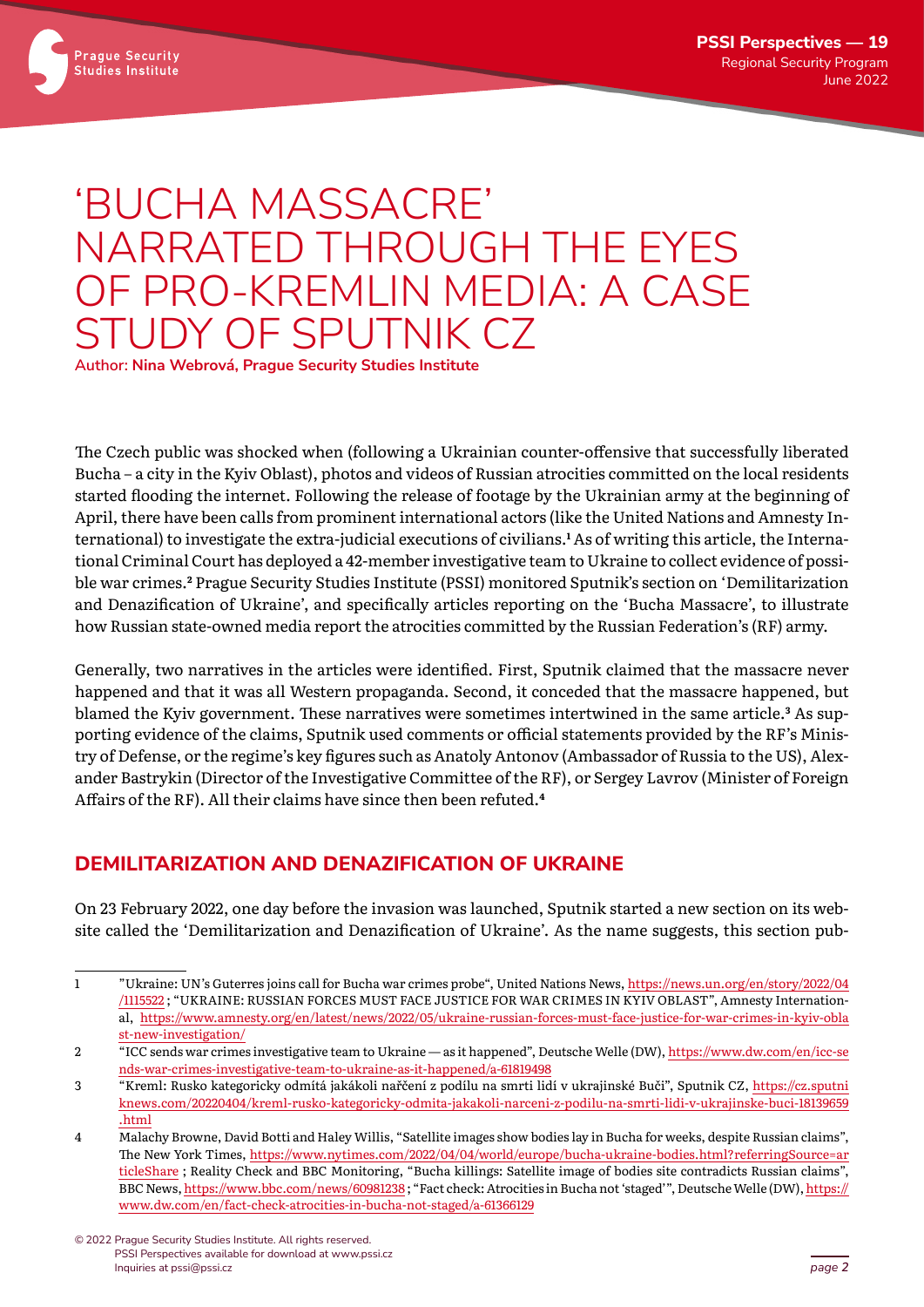lishes articles centered on the current conflict in Ukraine. The date of the launch indicates certain pre-invasion preparation of Russian state-owned media for the military offensive. Judging by the content of the new section and the narratives used, it was created specifically to report on the developments of the 'special military operation', to legitimize Russian actions in the eyes of its readers, and to deny any allegations against the Russian Federation that may arise.

PSSI monitored the 'Demilitarization and Denazification' section for nine weeks from 23 February**<sup>5</sup>** to 26 April. Overall, 737 articles were published in this section, with an average of almost 12 articles issued daily. The number of texts produced each week is depicted in the figure below.



## **'BUCHA MASSACRE'**

Following the retreat of the Russian armed forces from the city of Bucha at the beginning of April, images of corpses lying on the streets with their hands tied began to surface. Subsequently, Russian authorities started denying Russian involvement in the massacre, claiming that all evidence concerning the atrocities committed was fake. However, the claims of the Russian authorities have been debunked many times, and the authenticity of the footage obtained in Bucha after its liberation has been confirmed by renowned open-source intelligence investigative groups such as Bellingcat.**<sup>6</sup>**

The 'Bucha Massacre' has become an infamous symbol of the invasion of Ukraine, and an important case study on the current Russian information war. The search function at Sputnik CZ's website was used to single out articles about Bucha. Specifically, the keyword and the 'location tag' Bucha**<sup>7</sup>** were used to search for articles in the 'Demilitarization and Denazification' section following the emergence of first evidence of the massacre until the end of our monitoring period. Overall, 23 articles reporting on the events in Bucha were identified. The first one was published on 3 April, the last one on 19 April.

<sup>5</sup> I.e., the day when the 'Demilitarization and Denazification' section was launched

<sup>6</sup> Eliot Higgins, "Russia's Bucha 'Facts' Versus the Evidence", Bellingcat, https:/[/www.bellingcat.com](https://www.bellingcat.com/news/2022/04/04/russias-bucha-facts-versus-the-evidence/)/news/2022/04/04/russias [-bucha-facts-versus-the-evidence](https://www.bellingcat.com/news/2022/04/04/russias-bucha-facts-versus-the-evidence/)/

<sup>7</sup> The existence of the Bucha 'location tag' on Sputnik's website suggests yet another systematic preparation of Russia to discredit testimonies from the invasion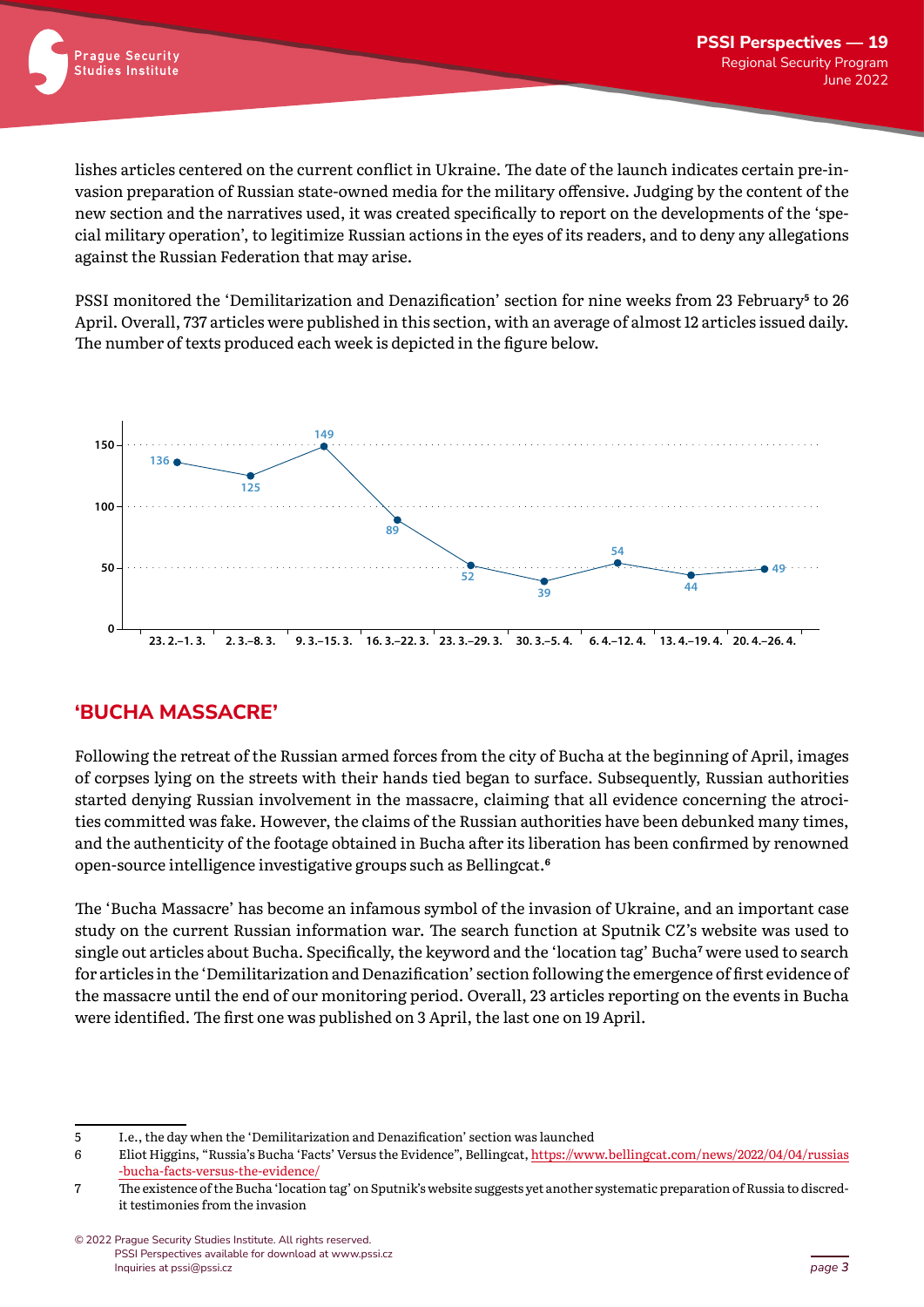

### **SPUTNIK'S NARRATIVES**

The first narrative firmly denied Kyiv's statements about the civilian deaths in Bucha. According to Sputnik, the videos of Russian atrocities were a fake created by Ukrainian propaganda, and Russia was thus being framed. It was narrated as a planned media action to discredit Russian actions in Ukraine. Specifically, frequently reiterated was a comment of the RF's Ministry of Defense (MOD) who claimed that the whole situation was a "*provocation*", and that during the time that Bucha was under the control of the Russian armed forces, not a single local resident suffered any harm.**<sup>8</sup>**

Another frequently cited claim by the MOD was that the Russian armed forces left the village on 30 March, and that "*evidence about the crimes*" surfaced only 4 days later,**9** which, according to them, was proof that the massacre was staged after they departed. This narrative was also reiterated by the RF's Foreign Minister Lavrov, who claimed that after the Russian forces retreated from the area, "*during the next three days the mayor there spoke on television that the town was returning to normal life, the armed forces of Ukraine appeared there, showing the streets where there were no corpses. And three days later, they probably decided to organize a similar staging…*"**10** However, these claims have also been debunked by independent fact-checkers on multiple occasions. For instance, verification of the allegedly disputed sequence of events in Bucha was done through cross-checking of satellite imagery from varying dates in March (when the city had undoubtedly been under Russian command) with the video provided by Ukrainian soldiers in April.**11** The analysis of the fact-checking teams concluded the veracity of the video footage.

The second narrative was contradictory to the first one. Here, the events in Bucha were still called a "*provocation*" and an "*attack*" of either Kyiv or the West more broadly against the Russian Federation and its actions (i.e., an attempt to discredit the RF). However, this time Sputnik acknowledged that the events in Bucha happened, but claimed that the Russian Federation could not be blamed for the deaths of the local residents. In other words, the fact that the massacre was real was no longer denied. This narrative was supported by, for instance, claims that the dead civilian bodies might be the outcome of Ukrainian shelling of the city.**<sup>12</sup>**

## **CONCLUSION**

In its newly established 'Demilitarization and Denazification' section, Sputnik News actively reports the developments of the 'special military operation' and uses the platform to 'debunk' claims made by both Kyiv and the Western media. In the articles examined, Sputnik stressed that Russia rejected all accusations

<sup>8</sup> "Ministerstvo obrany RF popřelo obvinění Kyjeva z údajného zabíjení civilistů ve vesnici Buča", Sputnik CZ, https:/[/cz.sputni](https://cz.sputniknews.com/20220403/ministerstvo-obrany-rf-poprelo-obvineni-kyjeva-z-udajneho-zabijeni-civilistu-ve-vesnici-buca--18136665.html) knews.com/20220403/[ministerstvo-obrany-rf-poprelo-obvineni-kyjeva-z-udajneho-zabijeni-civilistu-ve-vesnici-buca--18136](https://cz.sputniknews.com/20220403/ministerstvo-obrany-rf-poprelo-obvineni-kyjeva-z-udajneho-zabijeni-civilistu-ve-vesnici-buca--18136665.html) 665[.html](https://cz.sputniknews.com/20220403/ministerstvo-obrany-rf-poprelo-obvineni-kyjeva-z-udajneho-zabijeni-civilistu-ve-vesnici-buca--18136665.html)

<sup>9</sup> Ibid.

<sup>10</sup> "Lavrov: Rusko bude odhalovat všechny jasné fake news spojené s ruskou speciální operací na Ukrajině", Sputnik CZ, [https:](https://cz.sputniknews.com/20220404/lavrov-rusko-bude-odhalovat-vsechny-jasne-fake-news-spojene-s-ruskou-specialni-operaci-na-ukrajine-18143340.html)// cz.sputniknews.com/20220404/[lavrov-rusko-bude-odhalovat-vsechny-jasne-fake-news-spojene-s-ruskou-specialni-operaci](https://cz.sputniknews.com/20220404/lavrov-rusko-bude-odhalovat-vsechny-jasne-fake-news-spojene-s-ruskou-specialni-operaci-na-ukrajine-18143340.html) [-na-ukrajine-18143340.html](https://cz.sputniknews.com/20220404/lavrov-rusko-bude-odhalovat-vsechny-jasne-fake-news-spojene-s-ruskou-specialni-operaci-na-ukrajine-18143340.html)

<sup>11</sup> Malachy Browne, David Botti and Haley Willis, "Satellite images show bodies lay in Bucha for weeks, despite Russian claims", The New York Times, https://www.nytimes.com/2022/04/04/world/europe/[bucha-ukraine-bodies.html](https://www.nytimes.com/2022/04/04/world/europe/bucha-ukraine-bodies.html?referringSource=articleShare)?referringSource=ar [ticleShare](https://www.nytimes.com/2022/04/04/world/europe/bucha-ukraine-bodies.html?referringSource=articleShare) ; Reality Check and BBC Monitoring, "Bucha killings: Satellite image of bodies site contradicts Russian claims", BBC News, https:/[/www.bbc.com](https://www.bbc.com/news/60981238)/news/60981238 ; "Fact check: Atrocities in Bucha not 'staged'", Deutsche Welle (DW), [https:](https://www.dw.com/en/fact-check-atrocities-in-bucha-not-staged/a-61366129)// www.dw.com/en/[fact-check-atrocities-in-bucha-not-staged](https://www.dw.com/en/fact-check-atrocities-in-bucha-not-staged/a-61366129)/a-61366129

<sup>12</sup> "USA tají informace o ostřelování Buči ukrajinskou armádou, prohlásil velvyslanec Antonov", Sputnik CZ, https:/[/cz.sputni](https://cz.sputniknews.com/20220404/usa-taji-informace-o-ostrelovani-buci-ukrajinskou-armadou-prohlasil-velvyslanec-antonov-18137855.html) knews.com/20220404/[usa-taji-informace-o-ostrelovani-buci-ukrajinskou-armadou-prohlasil-velvyslanec-antonov-18137855](https://cz.sputniknews.com/20220404/usa-taji-informace-o-ostrelovani-buci-ukrajinskou-armadou-prohlasil-velvyslanec-antonov-18137855.html) [.html](https://cz.sputniknews.com/20220404/usa-taji-informace-o-ostrelovani-buci-ukrajinskou-armadou-prohlasil-velvyslanec-antonov-18137855.html)